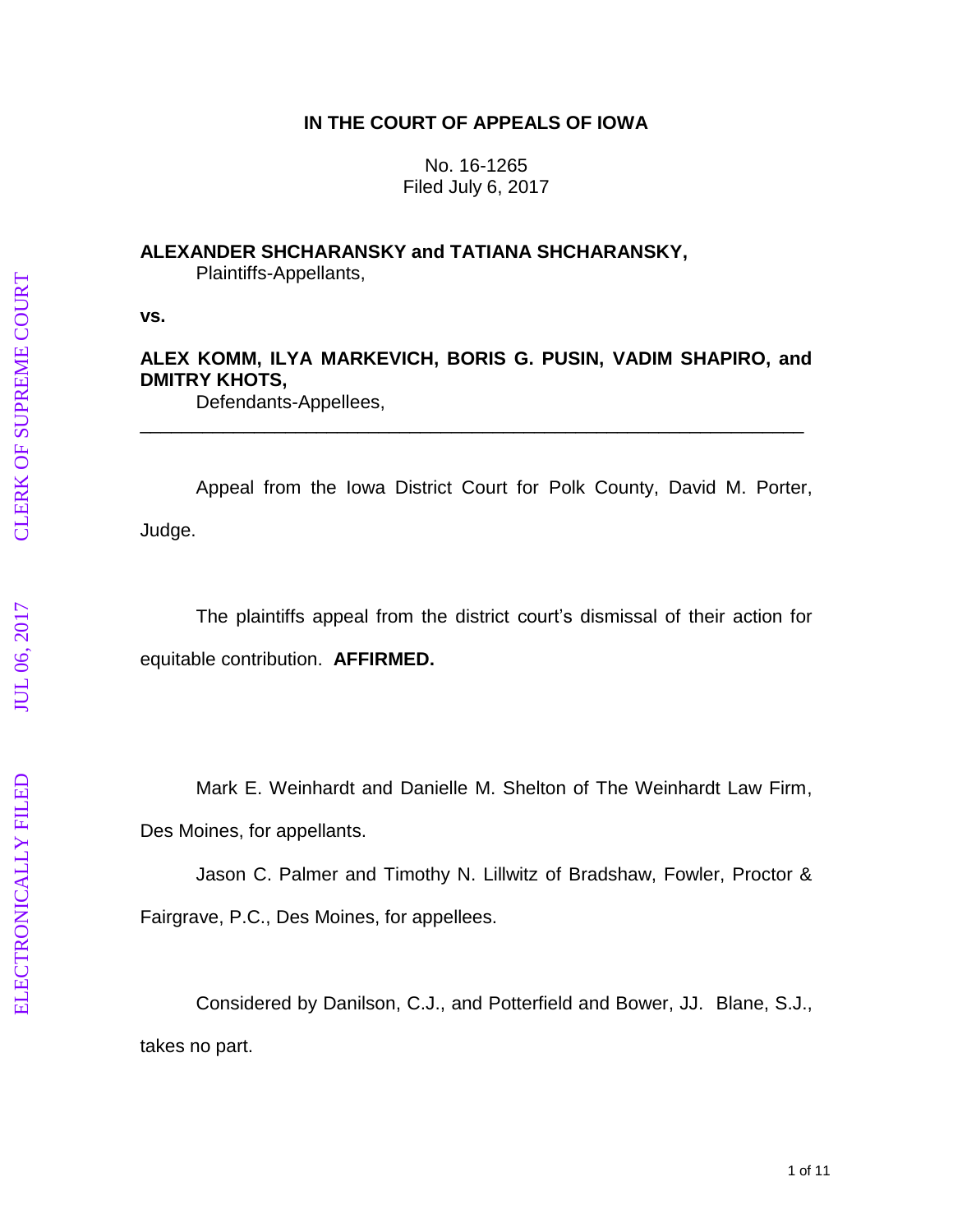#### **POTTERFIELD, Judge.**

Alexander and Tatiana Shcharansky initiated an action against the five named defendants for equitable contribution, claiming they had paid more than their share of a joint debt to Wells Fargo and the defendants had been unjustly enriched as a result.<sup>1</sup> After a trial to the bench, the district court found that the Shcharanskys were not entitled to contribution because the source of the funds used to pay the debt was not the Shcharanskys'; although the money was in their personal accounts just before it was paid to the bank, the two of them had not actually paid more than their share. The Shcharanskys filed an Iowa Rule of Civil Procedure 1.904(2) motion to enlarge or amend, and the district court denied their motion. They then appealed.

On appeal, the Shcharanskys contend the source of the funds used to pay the joint debt is immaterial; they urge us to reverse the ruling of the district court. In response, the defendants contend the Shcharanskys' 1.904(2) motion was not "proper," so it did not toll the time for filing a timely appeal. They maintain we should find the Shcharanskys' appeal was untimely and dismiss it.

#### **I. Background Facts and Proceedings.**

 $\overline{a}$ 

This appeal concerns debt incurred by Continuous Control Solutions, Inc. (CCS). Prior to September 2007, CCS was owned by the named defendants also known as the Shapiro Group—and the Shcharansky group, which included Alexander Shcharansky and two other parties not at issue in this appeal.

 $<sup>1</sup>$  There were also a number of counterclaims, cross-claims, and third-party claims, which</sup> were bifurcated and reserved for a later jury trial, if necessary, depending on the result of the plaintiffs' claim.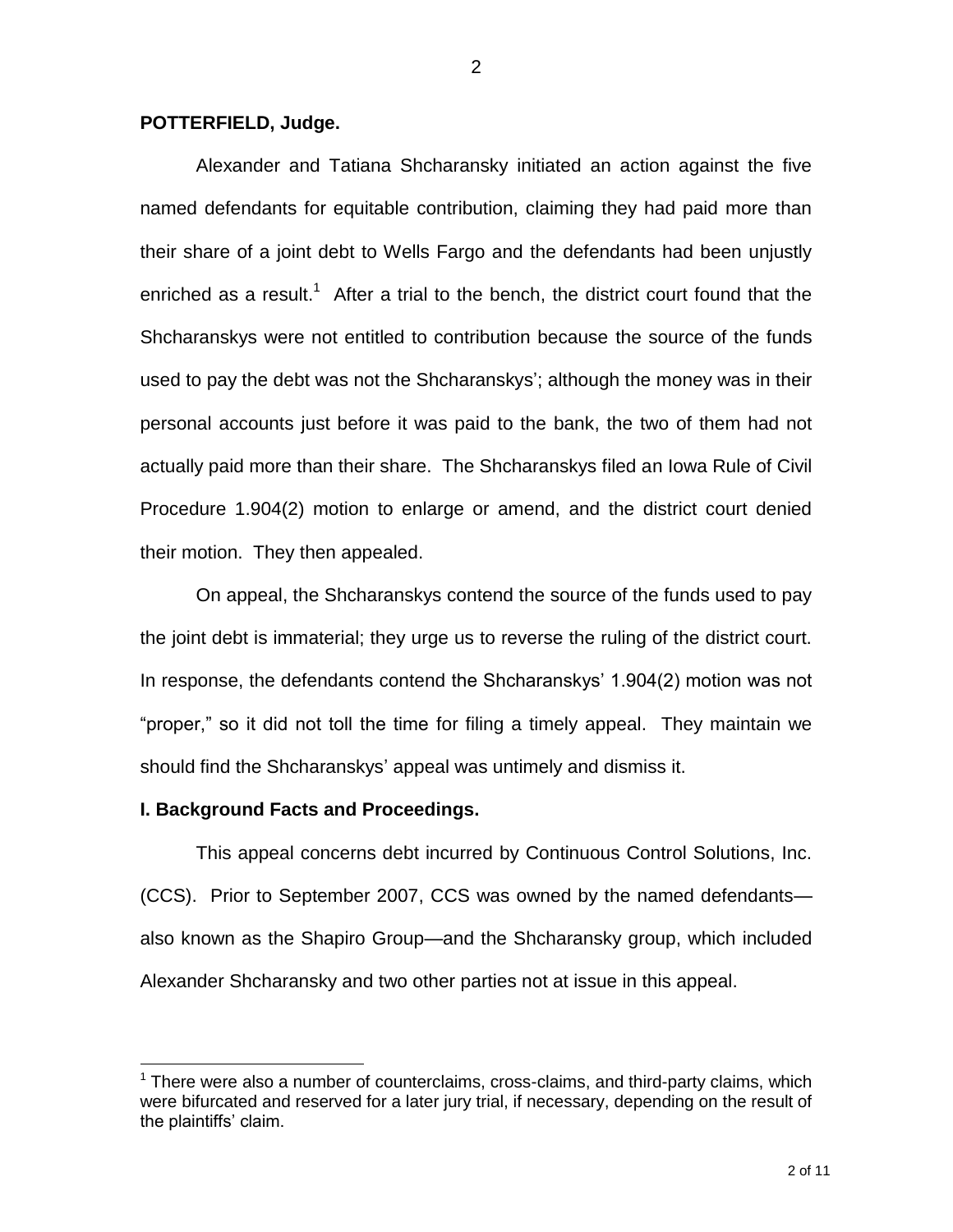In 2005 and 2006, CCS obtained several loans from Wells Fargo, totaling approximately \$900,000. CCS was the primary obligor on the debt, but each of the eight owners also personally guaranteed the debt.

In September 2007, the Shcharansky Group bought out the Shapiro Group, pursuant to a written stock purchase agreement. In the agreement, the Shcharansky Group agreed to "use best efforts" to have CCS "satisfy and repay in full all debt obligations" of CCS "to Wells Fargo Bank, N.A."

CCS did not make any principal payments to Wells Fargo. As a result, in October 2008, Wells Fargo filed a petition at law seeking to collect the amount due on two defaulted notes. In April 2009, judgment was entered in favor of the bank on its claims against CCS and the eight guarantors, in the amount of \$909,338.27 plus interest.

In June 2009, Wells Fargo entered into a forbearance agreement with CCS, Alexander, and his wife, Tatiana. Tatiana had not previously been one of the guarantors of the debt—bringing the guarantors to a total of nine. As additional collateral to secure the forbearance agreement, Tatiana gave Wells Fargo a mortgage lien on a condo she owned in New York. Pursuant to the agreement, CCS agreed to make an initial payment of \$400,000 at the time of signing and then quarterly payments of \$76,022.11 thereafter until the debt was discharged.

According to Alexander, CCS was unable to make the quarterly payment due in June 2010. Alexander asked his parents for money so he—as opposed to the company—could make the payment. His father took money from his retirement account and put it in a joint account held by Alexander and his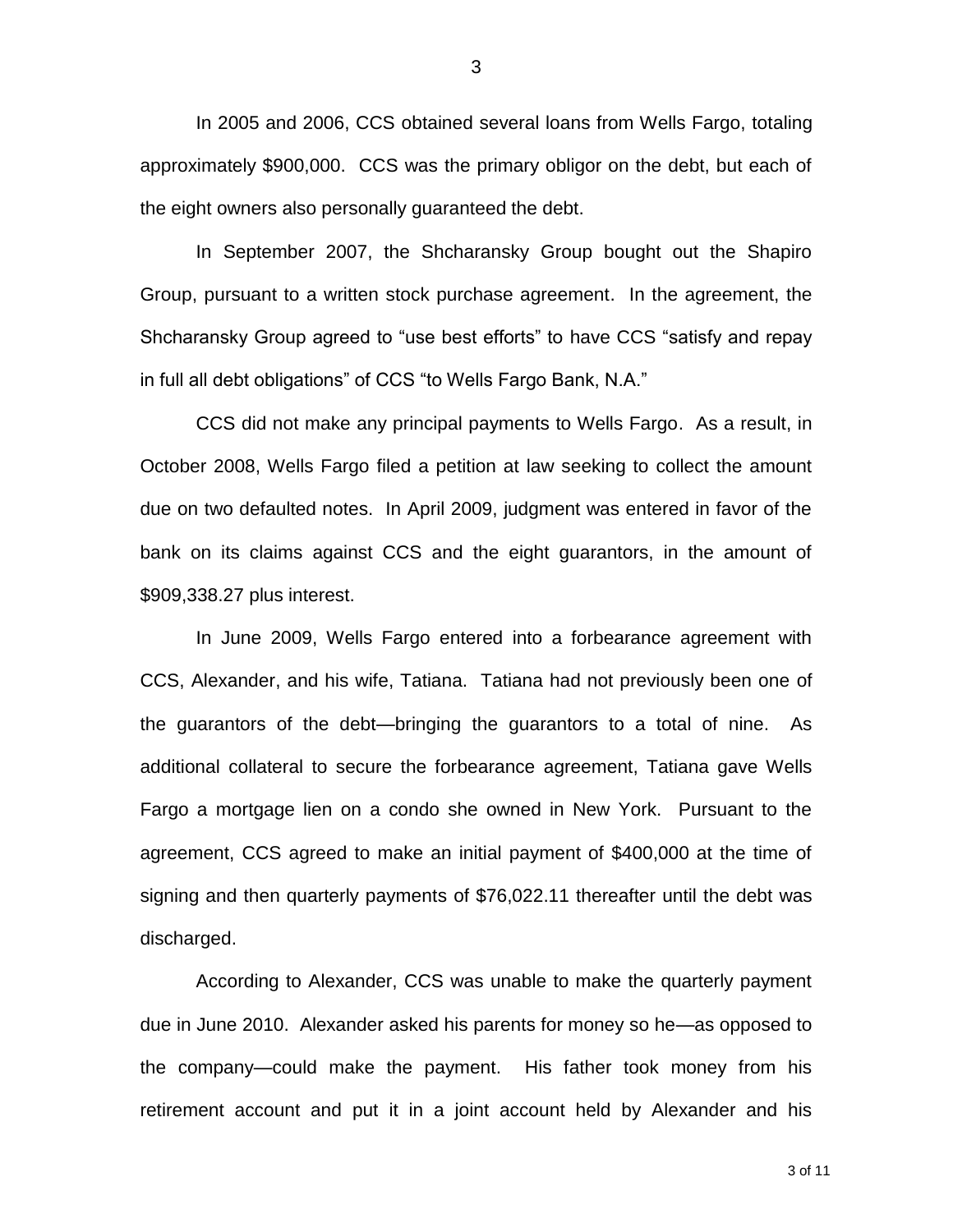parents. Alexander then wrote a personal check to Wells Fargo for the June payment. At trial, Alexander testified he "borrowed the money from [his] parents." During cross-examination, he conceded that he did not have a formal loan agreement with his parents, there was no date by which he was expected to pay back the money, and he had not paid any of it back so far—more than five years later. Alexander clarified that, although his parents were unlikely to attempt to compel him to pay back the funds, he felt an obligation to do so.

When the next quarterly payment came due in September 2010, the Shcharansky Group again believed the company could not afford to make the payment. In a similar situation, Tatiana received money from her parents to make the payment. Again, there were no written documents memorializing loan terms, there was no date by which the money was to be paid back, no interest accumulating in the meantime, and—as of the time of trial in December 2015— Tatiana had not yet returned any money to her parents. She testified she felt a moral obligation to pay her parents back but stated she had not yet had an opportunity to do so.

When the December 2010 payment came due, Tatiana again asked for and received money from her parents. This time, she paid off the entire balance of the loan—approximately \$240,000. She testified she received the money from her parents for the specific purpose of paying off the loan. She paid the loan off early—rather than waiting to see if CCS would have the ability to make future payments, as it was contractually obligated to do—because she wanted to "clear [her] apartment from the debt."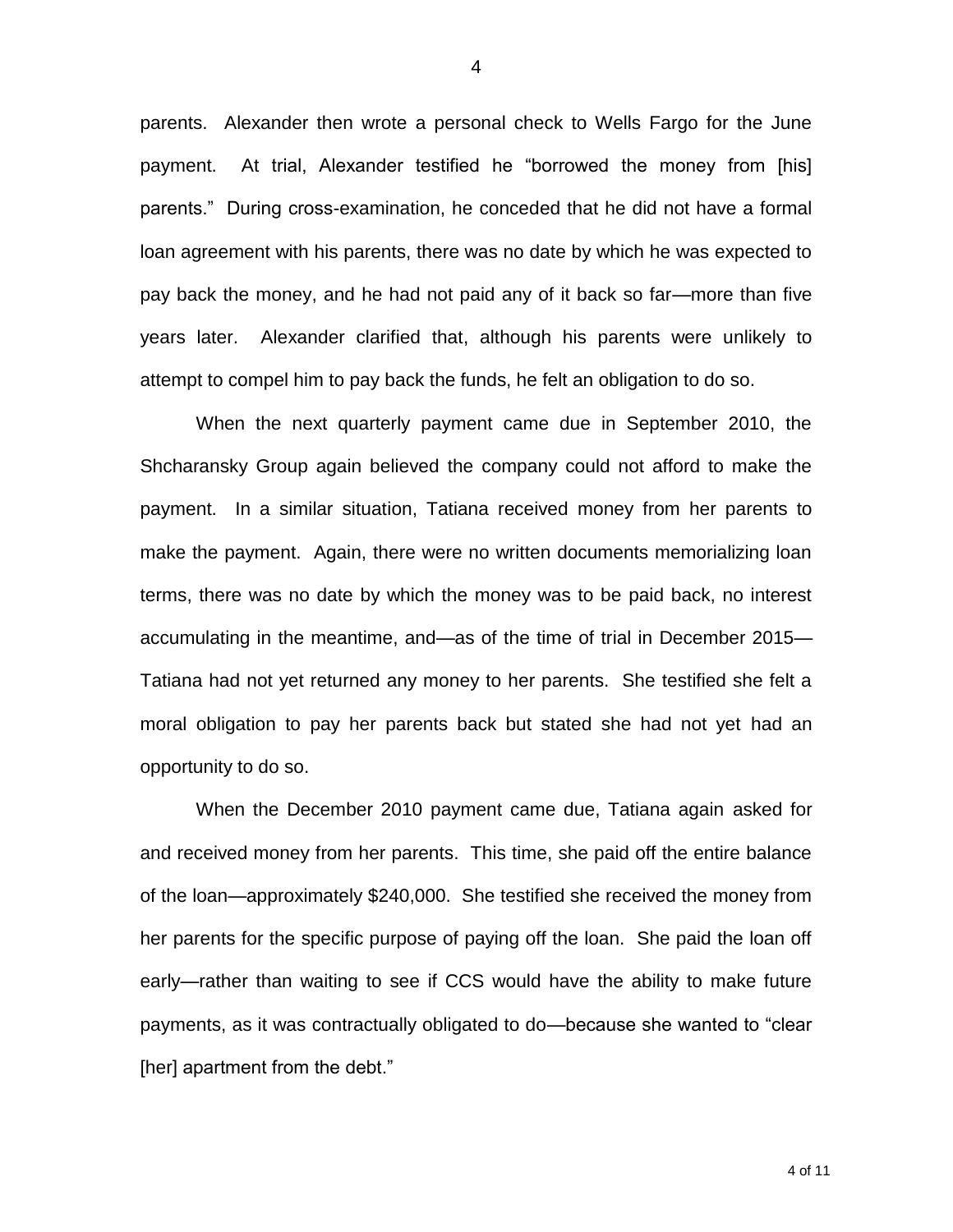In January 2011, Alexander and Tatiana initiated this lawsuit. The Shapiro Group filed a motion for summary judgment, and the district court granted it. A panel of our court reversed, finding "that the source of the funds is critical to Alexander and Tatiana's claim of contribution, whether the funds were loans or gifts (or distributed as a part of an underlying conspiracy) is a disputed factual issue" that should not have been decided on summary judgment. *Shcharanksky v. Shapiro*, No. 13-0131, 2013 WL 611883, at \*1 (Iowa Ct. App. Nov. 20, 2013).

The matter then proceeded to a bench trial in December 2015. The district court denied the Shcharanskys' claim for equitable contribution, noting that "[p]ayment by anyone other than an obligor, even though for the obligor's benefit, gives the obligor no right of contribution." 18 Am. Jur. 2d *Contributions*  § 11 (2d ed. May 2017). Additionally, the court found "the evidence clearly demonstrates that Plaintiffs' parents actually made the payments to Wells Fargo and the monies simply passed through Plaintiffs' bank accounts on their way to Wells Fargo."

Alexander and Tatiana filed a rule 1.904(2) motion, asking the court to change its ruling based on a different understanding of specific case law, arguing that the monies used to pay the debt was a gift received from their parents, and asking the court if it would expand its ruling to explain why contribution is not warranted when debts are paid using gifted funds.

In its ruling on the motion, the court reiterated its understanding of case law regarding equitable contribution, stating "The critical question . . . is: Can the party seeking contribution demonstrate that they were forced to pay more than their equal share?" The court noted it still did not believe the funds received by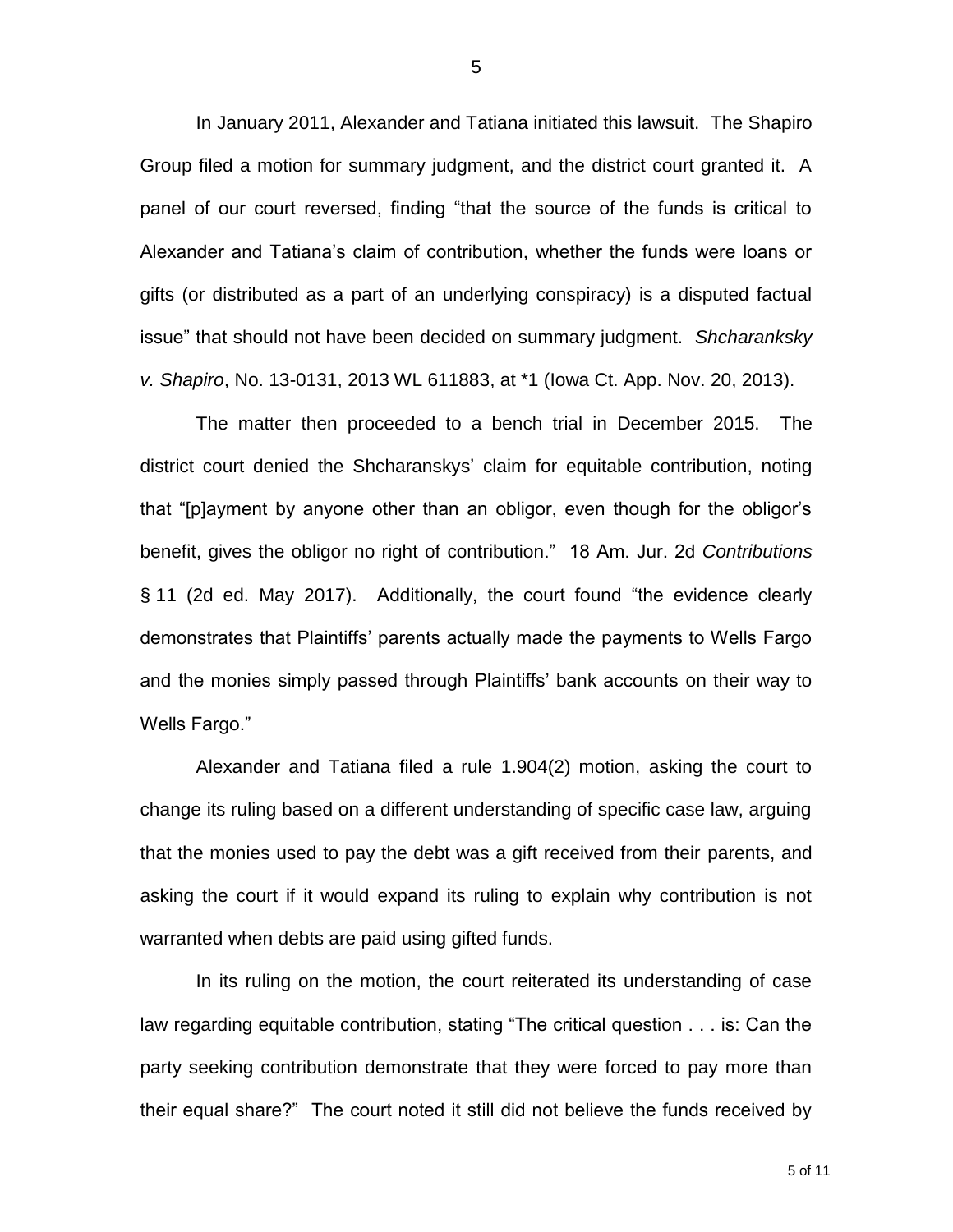Alexander and Tatiana from their parents constituted either loans or gifts; the court did not provide further characterization of the funds. The court then denied the motion.

The plaintiffs appeal.

### **II. Discussion.**

 $\overline{a}$ 

## **A. Jurisdiction and Timeliness of Appeal.**

Generally, a notice of appeal from an order, judgment, or decree must be filed within thirty days from the time the judgment is entered. Iowa R. App. P.6.101(1)(b). A "proper" 1.904(2) motion tolls the thirty-day period until the ruling on the motion is entered.<sup>2</sup> In re Marriage of Okland, 699 N.W.2d 260, 263 (Iowa 2005). But "an untimely or improper rule 1.904(2) motion cannot extend the time for appeal." *Id.* at 265–66. Timeliness rules are "mandatory and jurisdictional, requiring us to dismiss a case not meeting these deadlines even if the parties do not raise the issue." *Explore Info. Servs. v. Ct. Info. Sys.*, 636 N.W.2d 50, 54 (Iowa 2001). Thus, we must decide whether the Shcharanskys' rule 1.904(2) motion was proper before we may consider other issues in the case. *See Hedlund v. State*, 875 N.W.2d 720, 724 (Iowa 2016).

The 1.904(2) motion "is a tool for correction of factual error or preservation of legal error, not a device for rearguing the law." *Id.* at 726. One

 $2$  We note rule 1.904 was amended, effective March 1, 2017. According to comments on the amended rule, the addition of subsections (3) and (4) to rule 1.904 "supersede prior case law that held a timely rule 1.904(2) motion must also have been 'proper' to extend the time for appeal." This change was made "[t]o obviate controversies over whether a rule 1.904(2) motion tolls the time for appeal." Iowa R. App. P. 1.904 cmt (2017). Now, "the rule authorizes any timely rule 1.904(2) motion to extend the appeal deadline, subject to one exception in rule 1.904(4)." *Id.* Neither party has addressed the rule change and whether it affects our review. We assume without deciding the Shcharanskys' motion—filed almost one year before the rule change took effect—must still be reviewed under prior case law.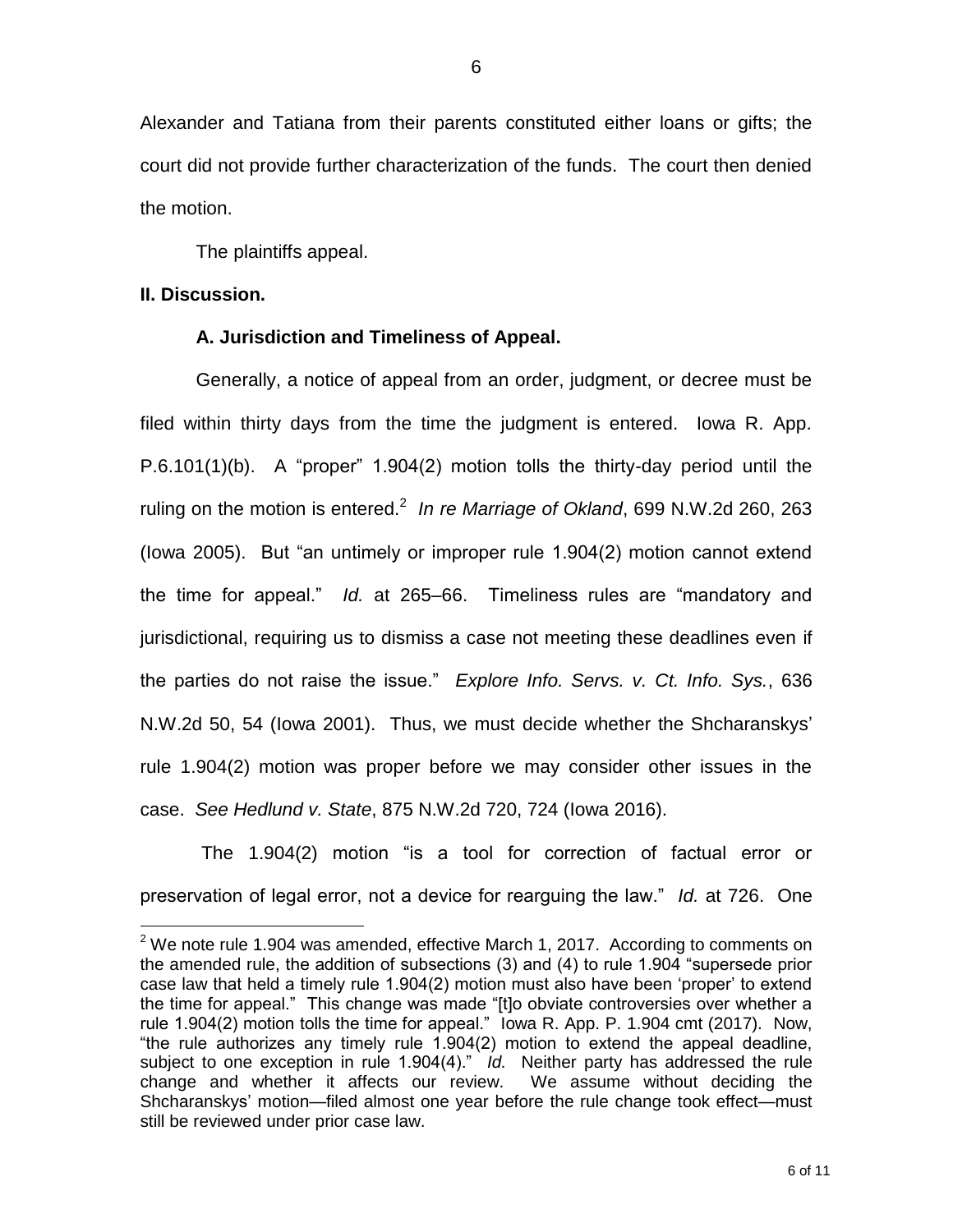"proper" use of the motion is "to attack 'specific adverse findings or rulings in the event of an appeal' by requesting additional findings and conclusions." *Okland*, 699 N.W.2d at 266 (quoting *Johnson v. Kaster*, 637 N.W.2d 174, 182 (Iowa 2001)). While we agree with the defendants that the Shcharanskys used their motion to rehash some legal arguments, the Shcharanskys also asked the court to clarify its determination that the money used to pay off the joint debt was neither a gift nor a loan and to expand on whether it was holding that gifted monies could never be used to pay a joint debt if the obligor wanted to seek equitable contribution. The latter requests are proper uses of a 1.904(2) motion, so the time to file an appeal was tolled and the Shcharanskys' appeal was timely.

#### **B. Equitable Contribution.**

Next, we consider the plaintiffs' claim that they were entitled to equitable contribution from the defendants. Both parties agree this was tried to the district court in equity and, accordingly, our review is de novo. *See* Iowa R. App. P. 6.907; *see also Johnson*, 637 N.W.2d at 177 ("Generally, we will hear a case on appeal in the same manner in which it was tried in the district court.").

"Generally, one party who satisfies a claim can seek reimbursement through contribution." *Hills Bank & Trust Co. v. Converse*, 772 N.W.2d 764, 772 (Iowa 2009). "This right of contribution is equitable in nature and is used to prevent unjust enrichment." *Id.* 

The district court ruled the Shcharanskys were not entitled to equitable contribution from the defendants because, while the money used to discharge the joint obligation came from the Shcharanskys' accounts, they were mere conduits for their parents' money. In other words, although the plaintiffs had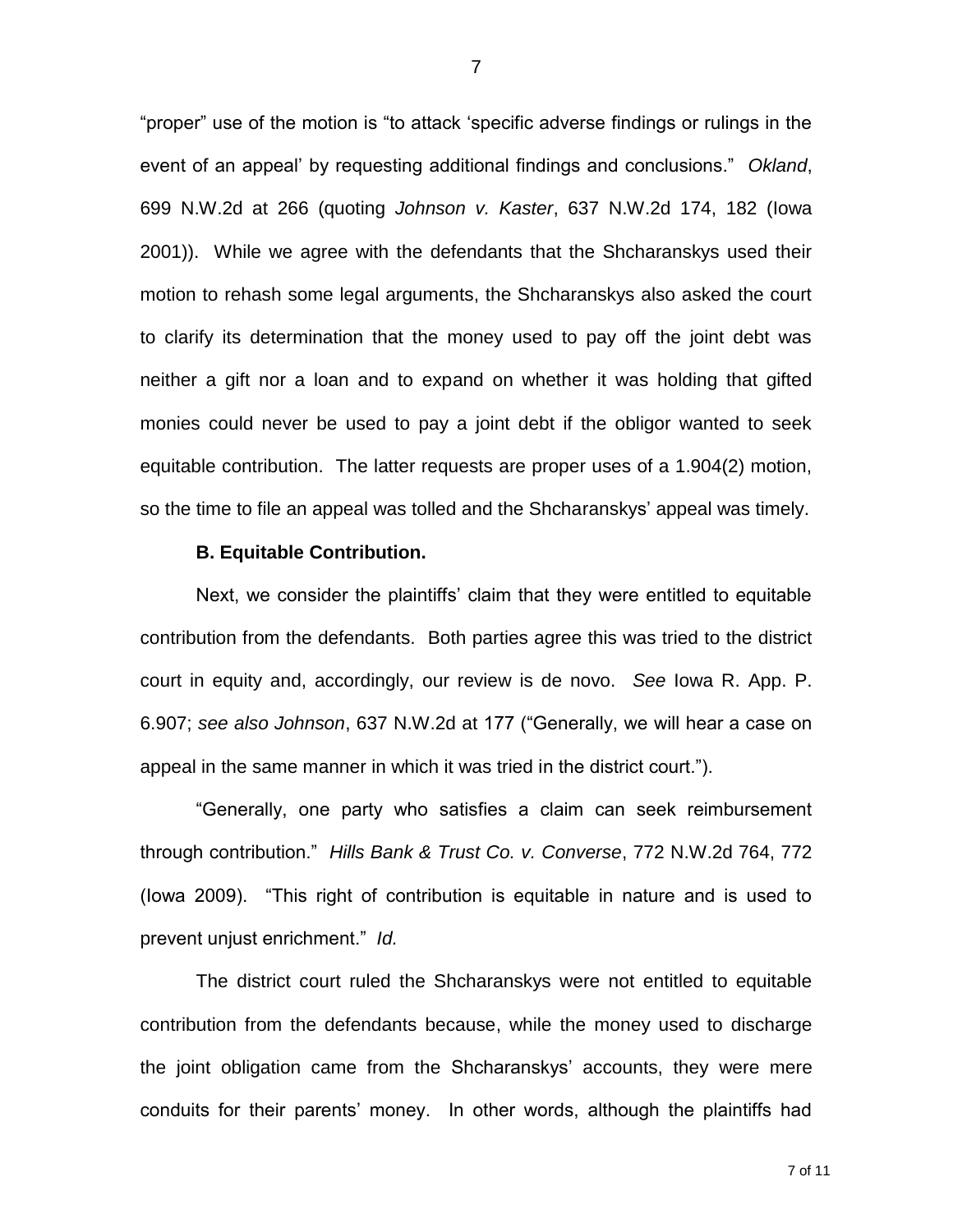signed checks to discharge the obligation, the plaintiffs themselves had not suffered the detriment or harm involved in paying more than their share. *See* 18 Am. Jur. 2d *Contributions* § 1 (2d ed. May 2017) ("The general rule is that one who is compelled to pay or satisfy the whole *or to bear more than his or her just share* of a common burden or obligation, upon which several persons are equally liable or which they are bound to discharge, is entitled to contribution against the others to obtain from them their respective shares." (emphasis added)). The Shchranskys urge us to find that the source of the money is immaterial since it indisputably came from their accounts. Alternatively, they maintain they were gifted the funds by their parents, and thus they suffered the loss of the gifted funds when they discharged the entire debt.

The Shcharanskys' argument that we need not consider the source of the funds since they physically wrote the checks to discharge the debt is tantamount to urging us not to peer behind the curtain. But we must. "Payment by anyone other than an obligor, even though for an obligor's benefit, gives the obligor no right of contribution." *Id.*; *see also Jackson v. Lacy*, 100 P.2d 313, 317–18 (Cal. Ct. App. 1940) ("It is elementary that a party acquires a right of contribution as soon as he pays more than his share but not until then."). Thus, in order to determine if the plaintiffs are entitled to equitable contribution from the defendants, we must determine if the monies used to discharge the debt were actually those of the plaintiffs—due to loan, gift, or some other method of receipt—or whether the district court was right "that Plaintiffs' parents actually made the payments to Wells Fargo and the monies simply passed through Plaintiffs' banks accounts on their way to Wells Fargo."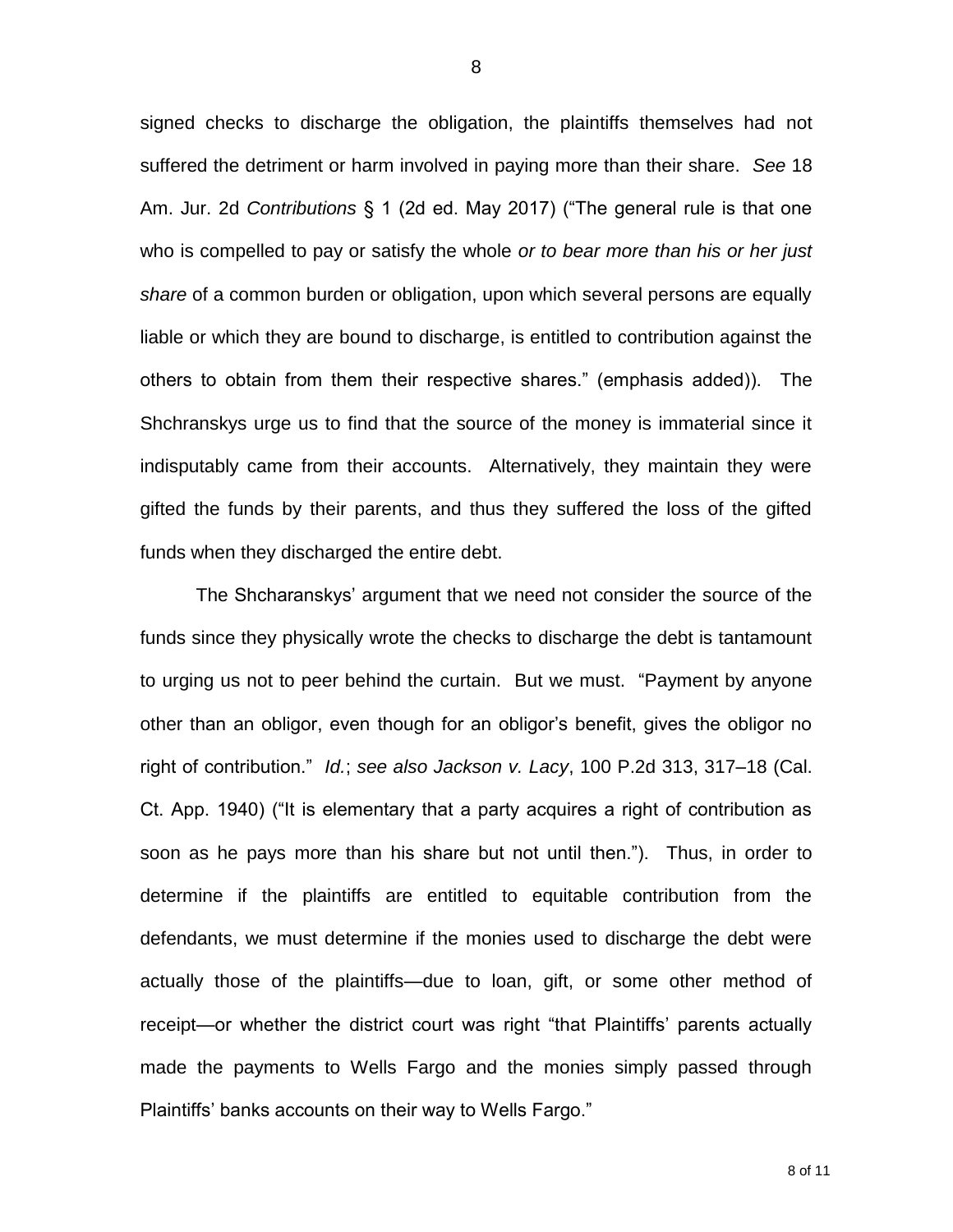We agree with the district court that the Shcharanskys are not entitled to equitable contribution. As noted above, the right of equitable contribution is to reimburse a party who paid more than their share of a debt. But here, the Sharanskys are in the exact same position they were in at the time they decided to pay off the debt. Although they argue they used gifted funds to discharge the debt, both Alexander and Tatiana made clear in their testimony that they asked their parents for money in order to make payments on the debt, and it was provided to them for the same specific purpose. There is nothing in the record that suggests the parents would have provided the funds otherwise. In other words, the Shcharanskys needed approximately \$394,000 in order to pay off the debt. They asked their parents for that amount in order to pay off the debt, they were given that amount, and they paid it off. Moreover, Alexander's and Tatiana's testimony that each felt compelled or as if they had a moral obligation to return the funds belies their claims that the money was gifted to them.

The record also does not support claims that the funds were given temporarily, as a loan. At the time of trial, it had been more than five years since the money was received, and Alexander and Tatiana had yet to pay back a single cent of the money. They agreed their parents were unlikely to take negative action against them if they did not pay back the funds. We believe this suggests that the parents were not going to be paid back until or unless the plaintiffs were successful in their action for equitable contribution. But a "claimant cannot maintain an action for the benefit of the person actually making the payment since that person has no protectable interest in the action." 18 Am. Jur. 2d *Contributions* § 11 (2d ed. May 2017).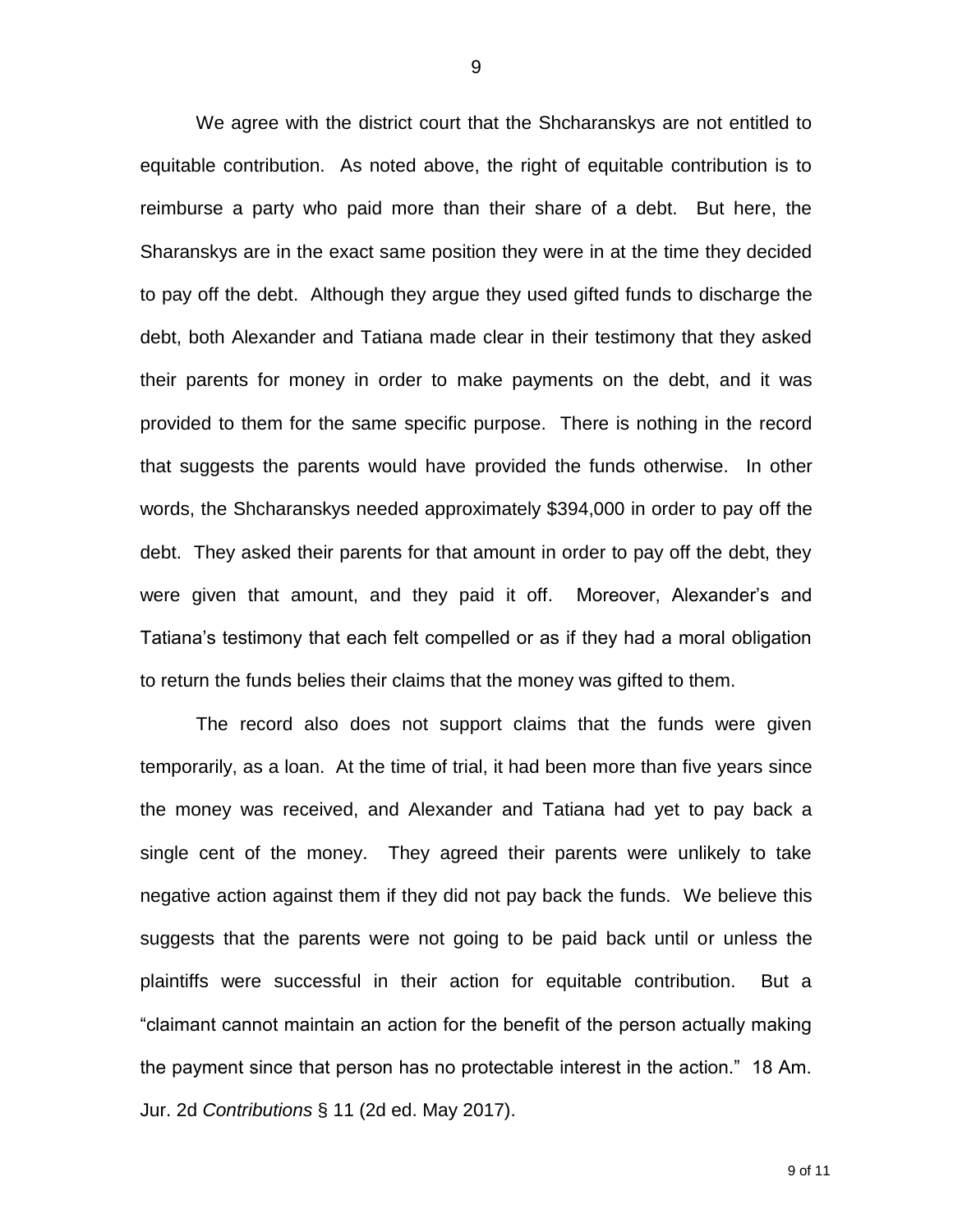The Shcharanskys attempt to fall back on a general argument that the defendants will be unjustly enriched if we do not find they are entitled to equitable contribution. But we note that if the parents had given or loaned the needed funds to CCS—as they had several times before—rather than Alexander and Tatiana as individuals, the company, as the primary obligor, would have no claim for contribution.

Although the money used to discharge the joint debt came from the Shcharanskys' accounts, they have been unable to establish that they personally were forced to bear more than their just share of the debt. Thus, we affirm the district court's dismissal of their action for contribution.

### **AFFIRMED.**